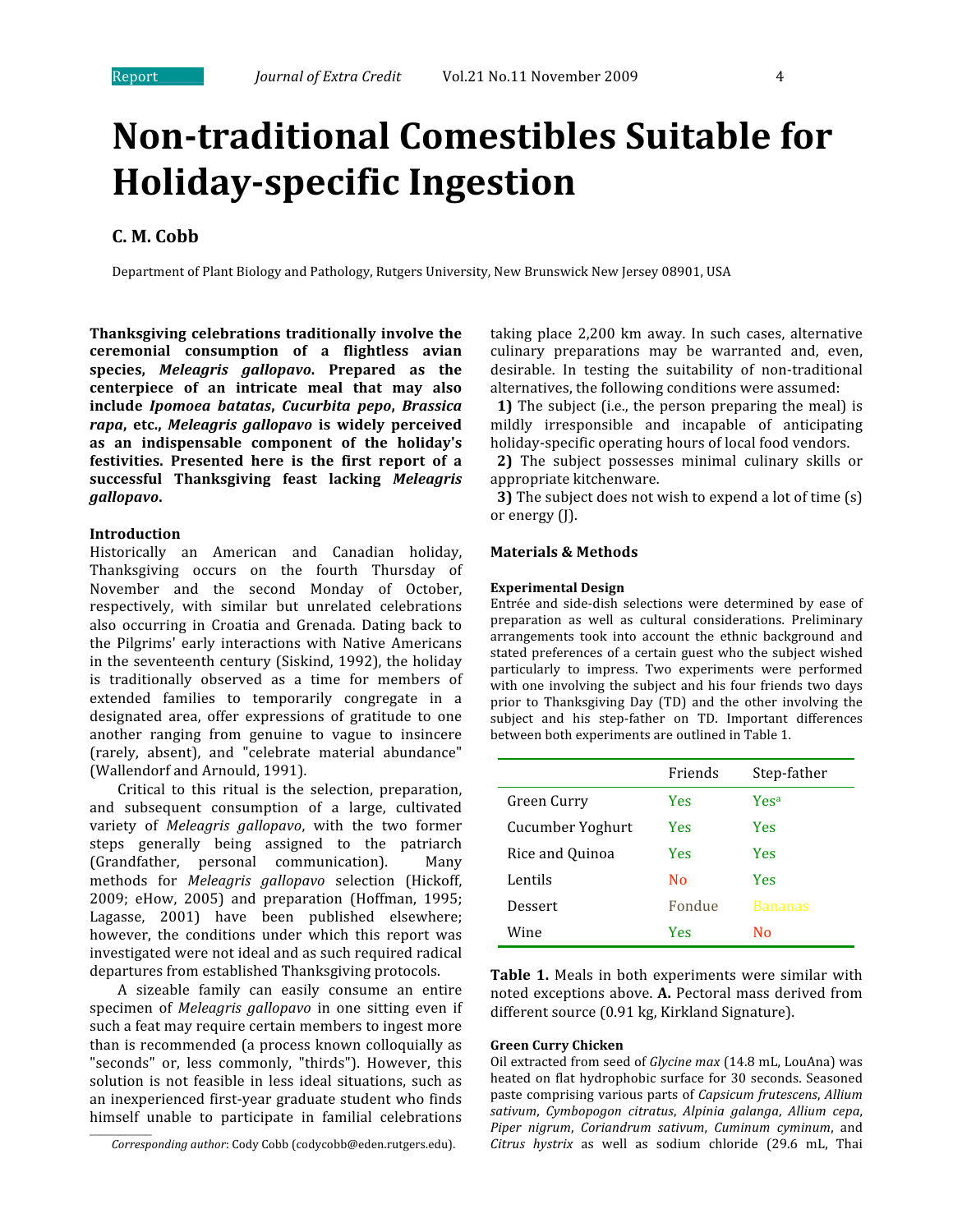Kitchen) was introduced to oil and heated for additional 30 seconds. Pectoral mass from *Gallus gallus domesticus* (0.91 kg, Tyson) was prepared into thin strips to increase surface area, applied to oil‐paste mixture, and heated until incipient effects of Maillard reactions were observed (Thorpe and Baynes, 2003). After approximately 3 minutes, medium‐sized specimens of *Allium cepa* (app. 100 g, Pathmark) and *Capsicum anuum*  (app. 100 g, Pathmark) were stirred into mixture, covered with processed endosperm of *Cocos nucifera* (414 mL, Thai Kitchen) and brought to boil. Approximately one minute before completion, extracts from *Engraulis encrasicolus* (14.8 mL, Thai Kitchen) and *Citrus limon* (app. 5 mL, Pathmark) were stirred into reaction.

# **Cucumber Yoghurt**

Skin and seeds were removed from fruit of *Cucumis sativus* (app. 300 g, Pathmark) with remaining mass introduced to milk of *Bos taurus* containing active cultures of *Streptococcus thermopphilus*, *Lactobacillus bulgaricus*, *Lactobacillus acidophilus*, *Bifidobacterium animalis*, and *Lactobacillus casei*  (355 mL, Brown Cow). Two minced cloves from bulb of *Allium sativum* (3 g, Pathmark), similarly minced leaves and stem of *Anethum graveolens* (14.8 mL, Pathmark), and oil extracted from fruit of *Olea europaea* (59.1 mL, America's Choice) were added to final mixture and stored at  $4 \degree C$  until serving time.

# **Base Grains**

Two varieties of grain, *Oryza sativa* (Blue Ribbon Golden) and the pseudocereal *Chenopodium quinoa*  (Earthly Delights)*,*  were prepared in 1:2 grain to water volume, briefly brought to boil, and left to simmer in background while other reactions took place.

# **Lentils**

Fruits from leguminous species *Lens culinaris* and *Phaseolus vulgaris* were prepared from Madras Lentils kit (285 g, Tasty Bite) in boiling water for 5 minutes. Used only on TD.

# **Desserts**

Dessert two days prior to TD consisted of molten extract from seeds of *Theobroma cacao* (326 g, Ghirardelli) in which were dipped fruits of *Fragaria* x *ananassa* (Pathmark) and *Ananas comosus* (Pathmark)*.* Dessert on TD consisted solely of slices from seedless fruits of *Musa* varieties (Pathmark).

#### **Libations**

Two selections of alcoholic beverages where chosen at random from a licensed distributer (Rite Aid Pharmacy). The first, Alizé Gold Passion, is a mixture of fermented fruit of *Vitis vinifera*  cv. Ugni blanc and non‐fermented juice extract of *Passiflora edulis*, with 16% of the total volume comprising hydroxyethane. The final mixture was reportedly blessed by a Catholic priest, though this function has no known effects on the taste of or subsequent physiological reactions induced by the liqueur. The second, Acacia Chardonnay, was not used due to technical reasons (Fig. 1).

### **Results**

Both experiments yielded favorable responses from participants. This assessment was based on three factors: 1) number of compliments given by participants, 2) amount of leftovers and willingness of





participants to indulge in "seconds", and 3) number of phone numbers obtained from participants of particular interest.

The number and nature of compliments (Fig. 2) were characteristic of both experiments. Especially noteworthy was the significant lack of negative comments ( $p < 0.05$ ). Leftovers were of negligible quantity after the first experiment and were not refrigerated (Fig. 3). However, though leftovers were produced after the second experiment, this was likely due to the addition of Madras Lentils to the meal and the decrease of participants from five to two. The third factor, an indirect measurement that considers extraexperimental concerns such as subject hospitality, music selection, and overall presentation in addition to meal taste and suitability, entailed the acquisition of a particular participant's phone number, which was successful (data not shown).



**Fig. 2.** All positive comments were uttered at least once. No negative comments were reported.

#### **Discussion**

The pleasant experiences of all participants in both experiments offer enough compelling evidence to conclude that TD celebrations do not require the use of *Meleagris gallopavo* in culinary preparations, at least